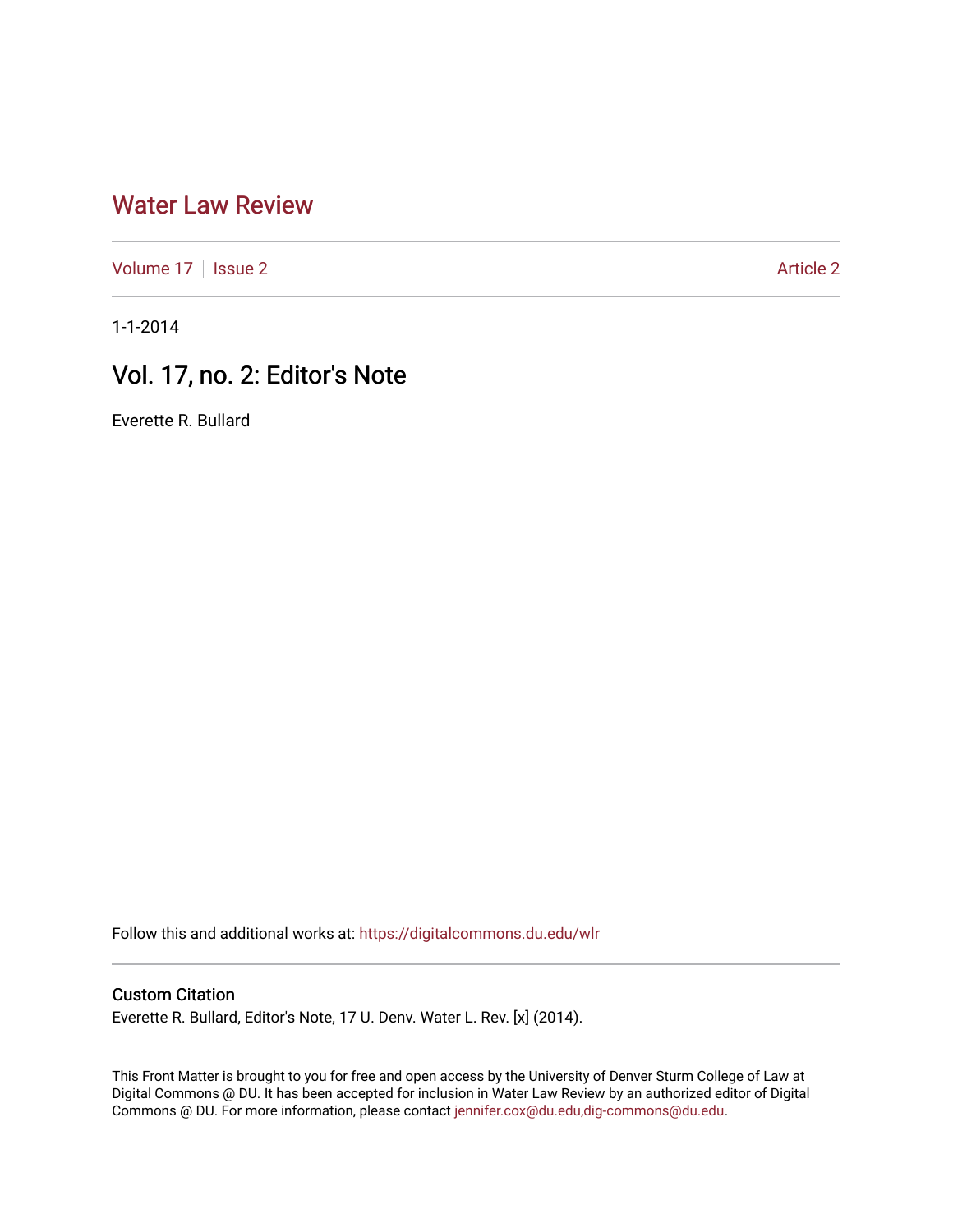## EDITOR'S **NOTE**

Thank you for your interest in the Spring 2014 Issue of the *Water Law Review!* This Issue marks the end of another successful year (our seventeenth) as a publication and student organization. Our continued success is largely attributable to the support of a community here in Colorado that shares our passion for water law and policy as a vital tool for building a prosperous future **in** the arid West.

Over the past year, Coloradoans have been especially focused on our water future. In May of **2013,** GovernorJohn Hickenlooper issued an executive order mandating that the Colorado Water Conservation Board under its new executive director, James Ecklund, develop a statewide water plan. As one of the last western states to develop such a plan, the topic quickly became a focal point of discussion for stakeholders around the state.

Building on a tradition of fostering dialogue around issues of central importance to the water world, the *WaterLawReidewwas* proud to focus our **7"** Annual Spring Symposium on Colorado's ambitious water planning efforts. Entitled *Prepare. Protect. Pioritize. Exploring Colorado's New Water Plan,* the symposium was held on April **1<sup>8</sup> "** and drew more than one hundred practitioners, policy makers, students, and other experts to the Sturm College of Law for a day of lively discussion. Thanks to the hard work of Symposium Editor Chris Stevens and the generosity of the Colorado Water Conservation Board and our other sponsors, the event was a rousing success. James Ecklund started the day with an overview of the process and policy behind the new water plan, and panelists from around Colorado and neighboring states shared their perspectives on the promise and perils of statewide water planning. Detailed accounts of the presentations can be found in the Conference Notes section of this Issue, and videos and materials from the symposium can be found at www.duwaterlawreview.com.

It is also my pleasure to present five outstanding articles and a wealth of student writing in this Issue focusing on timely and critical issues in water law and policy. Our first article, *The Problem of Nutrient Pollution: Lessons from Flonda's Fragmented Approach,* comes from Ryan Abrams and provides an excellent examination of the challenges of regulating non-point source pollution through the lens of two conflicting frameworks **in** Florida. Next, Virginia Cornett outlines potential avenues for Mexico to realize its goal of integrated water resource management **-** specifically environmental flows **-** in her excellent article *entitled LInitations and Opportunities for Environmental Flow Implementation under Current Mexican Lawand Policy.* Ryan Donovan, P. AndrewJones, and Alyson Scott provide our next article, *One Step Forward and Two Steps Back: The Prospect for Ditch-wide Quantifications and Alternative Transfer Methods.* This excellent piece exIores the potential efficiency of ditch-wide quantification of historic consumptive use, noting recent Colorado Supreme Court decisions that have both endorsed such an approach and created precedent likely to discourage future transfers based on ditch-wide quantification.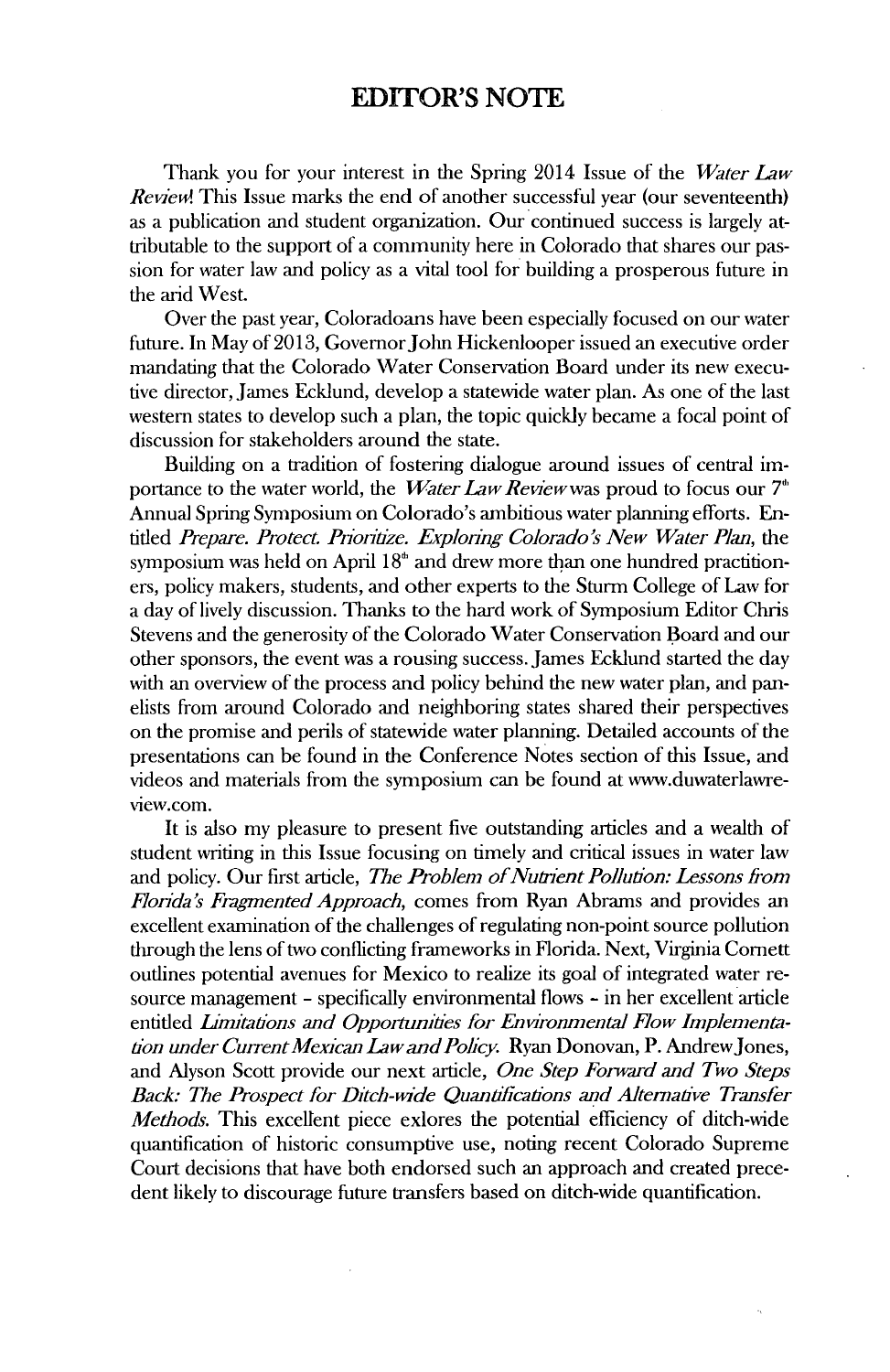Our fourth article, *The Role of Temporary Changes of Water Rights in Colorado,* is authored **by** Ryan McLane andJohn Dingess and offers a fascinating examination of the present challenges and future potential of temporary water rights transfers in Colorado. Finally, Professors Stephen Mumme, Kim **Col**lins, and Jose Luis Castro present a persuasive argument for a new binational agreement to sustainably manage the Tijuana River watershed in *Strengthening Binational Management of the Tijuana River.* Please make sure to also enjoy the selection of high-quality student writing located in the Book Notes, Case Note, Conference Reports, and Court Reports sections of the Issue. Meghan Leemon deserves special recognition for her case note examining lessons Colorado might learn from water planning processes throughout the west.

It has been a unique privilege to serve at the helm of the *Water LawReview* this year. **I** owe a special debt of gratitude to the outstanding staff, Editorial Board, and Advisory Board whose hard work supports this publication and student organization. Without them, and readers like you, this fine journal would not be possible.

> *Everette R. Ballard* Editor-in-Chief